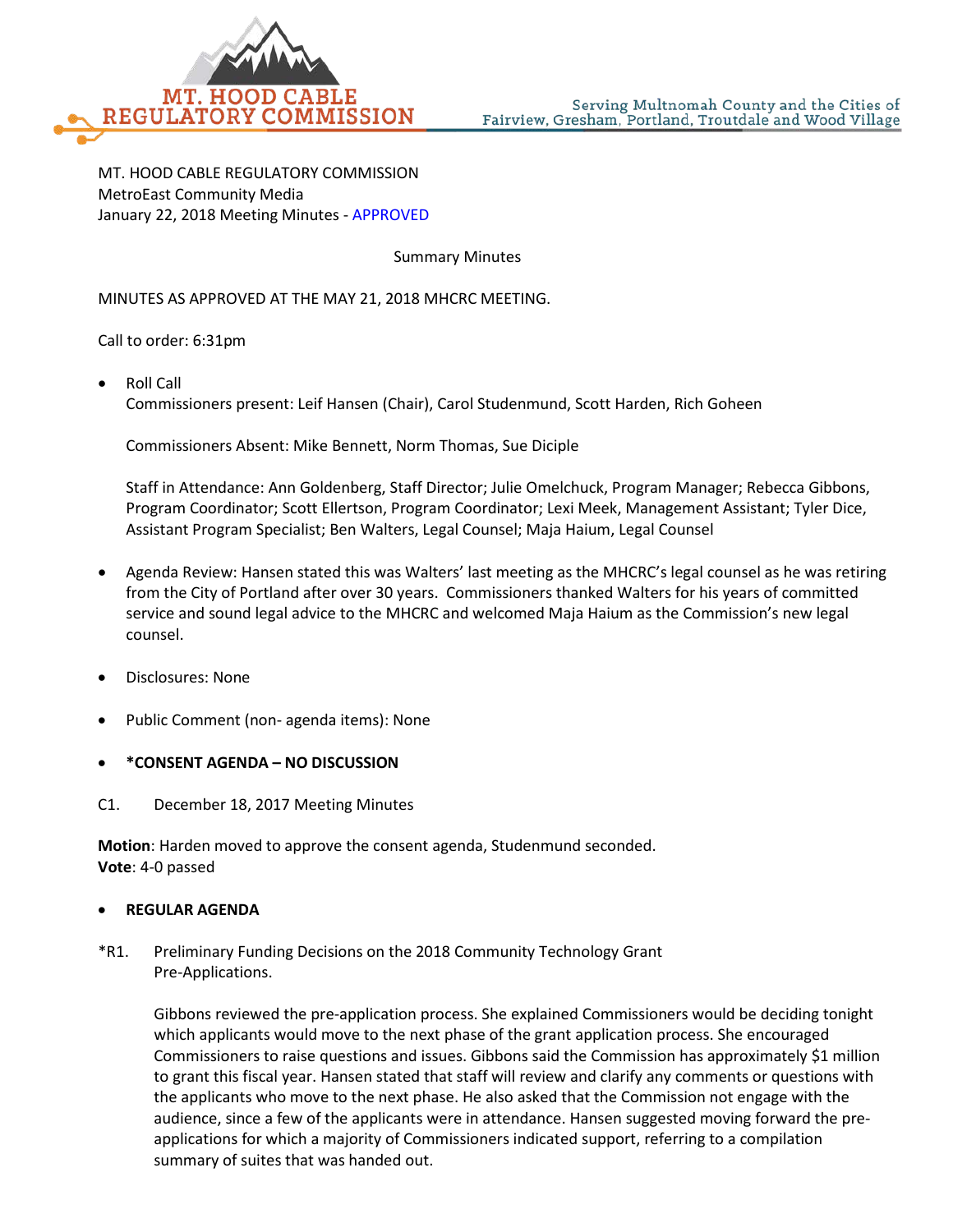**Motion**: Goheen moved to advance the Community Technology Grant pre-applications for: Portland Community College in the amount of \$33,740; Open Signal in the amount of \$126,840; NW Music in the amount of \$15,000; APANO in the amount of \$42,250; and IFARA in the amount of \$167,831 – for a total of \$385,661; Studenmund seconded.

Studenmund noted how impressed she was with this group of applicants for their ability to work with schools. Hansen added that he was impressed by IFARA and its health focused proposal.

## **Vote**: 4-0 passed

Hansen opened discussion on NW Documentary grant pre-application. Commissioners agreed that the pre-application lacked clarity, pertaining to the grant project community benefit and numbers of students for camps. Hansen questioned NW Documentary's need for Virtual Reality (VR) equipment, its staying power, and the added value. In response to Hansen's comment, Studenmund said that even if the equipment has a three-year shelf life, people are using it now and the grant program needs to adapt. Hansen's hesitation is that he hasn't seen many media players using VR equipment, which leads him to believe this type of equipment isn't well adopted or received now.

**Motion**: Studenmund moved to advance the Community Technology Grant pre-application for NW Documentary in the amount of \$46,200. Hansen seconded. **Vote**: 4-0 passed

**Motion:** Studenmund moved to advance the Community Technology Grant pre-application for Pacific Northwest College of Art in the amount of \$125,000. Harden seconded. **Vote:** 3-1. Goheen voted nay. Motion passed

Hansen opened comments for the 1 World Chorus pre-application and stated he did not support this project because it did not effectively communicate a measure of success. He also wondered about not leveraging Open Signal, given the dollar amount of the grant. Studenmund mentioned that it could be a sign of Open Signal's success, resulting in limited open studio time. Commissioners agreed that the preapplication needed clarity for the equipment, the budget, and the evaluation criteria. Commissioners also expressed concerns about the short timeline for project completion.

**Motion**: Harden moved to advance the Community Technology Grant pre-application for 1 World Chorus in the amount of \$89,012. Studenmund seconded. **Vote**: 3-1. Goheen voted nay. Motion passed

Hansen opened comments for MetroEast Community Media grant pre-application. Hansen believed the tech component was like NW Documentary, however, the amount being requested is significantly more and raises concerns. The pre-application wasn't structured around the objective and didn't specifically discuss leveraging the technology around skill-building. Harden noted it was a large amount of money to request, for an initial pilot of 45 students, with not enough detail to understand the cost. Studenmund stated she was unclear how the final evaluation would be completed. She was interested in the plan to develop a school-to-career STEM pipeline. Goheen stated that he would like MetroEast to use the grant money in a broader way. Studenmund suggested moving it forward and requesting staff gather additional information. Harden asked if the pre-application is advanced, when would the Commission weigh in again. Gibbons stated that staff works with the applicant, and if MetroEast and MHCRC staff aren't able to agree on the level of detail needed, staff will not bring a grant contract to the Commission for consideration. Hansen suggested not moving it forward and encouraging the applicant to reapply next year. Omelchuck stated the grantmaking is a two-step process. This phase is a "do you like the project"; if so, it's moved forward, and staff will work with the applicant to gather more details for full application.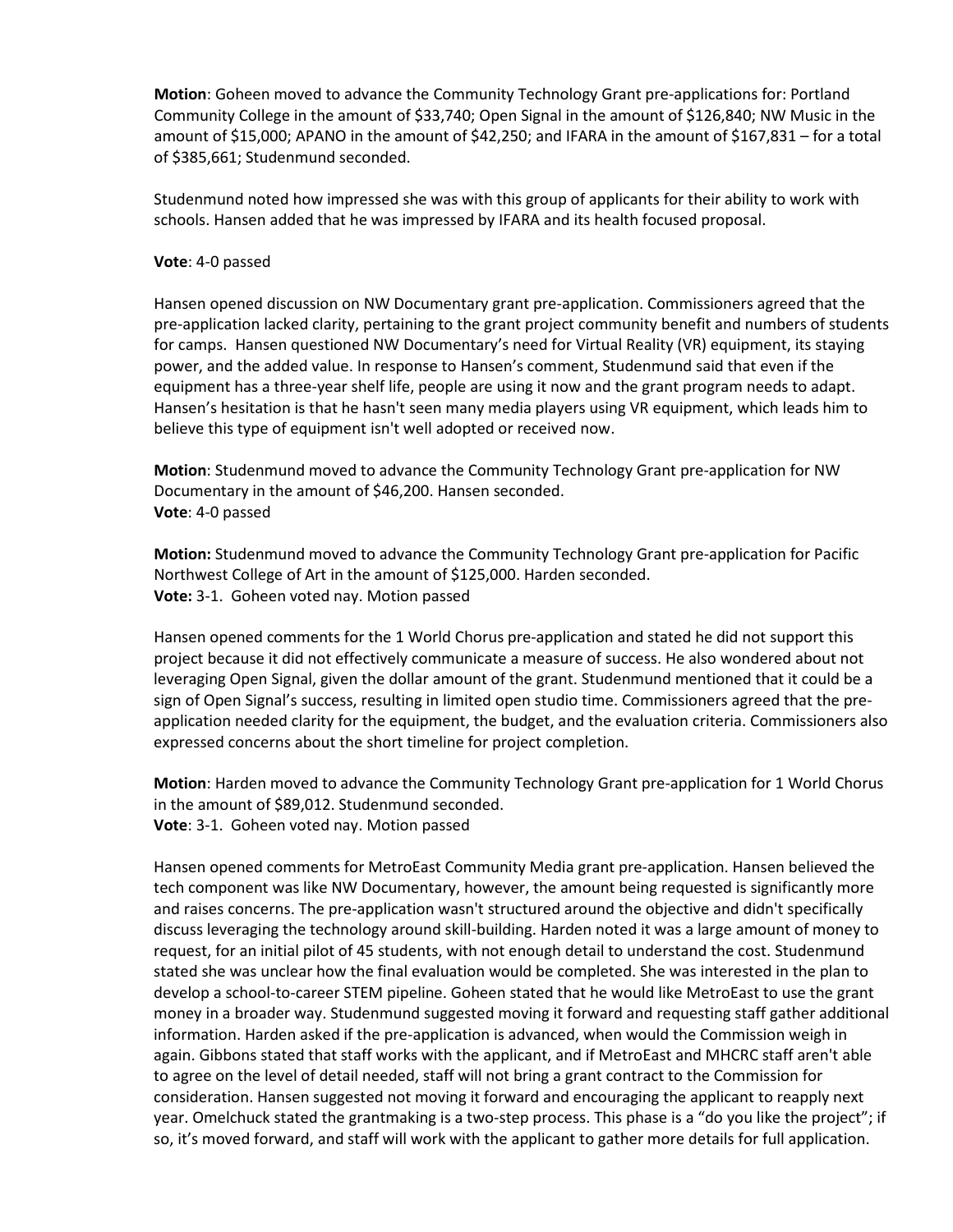Hansen called for a motion; hearing none, he opened discussion on The Circus Project grant preapplication. No Commissioners expressed support for the project.

\*R2. Annual Commission Retreat Goals

Hansen recapped the process for developing the retreat goals.

**Motion**: Studenmund moved to adopt the goals for the upcoming Commission retreat. Harden Seconded. **Vote**: 4-0 passed

## \*R3. Frontier Franchise Fee Review – Portland Revenue Division Service Agreement

Goldenberg stated staff wants to initiate a five-year audit of Frontier's Franchise Fee and PEG/I-Net Fees. The last time the MHCRC conducted an audit was in 2012. The Portland Revenue Division conducted the 2012 audit, and that three-year audit cost \$5,000. This would be a five-year audit for \$7,500.

**Motion**: Studenmund moved to authorize the MHCRC Staff Director to enter into a service agreement with the City of Portland Revenue Division in the amount of \$7,500 to perform a review of Frontier's Franchise Fee and PEG/I-Net Fee payments for the period of January 1, 2013, to December 31, 2017. Goheen seconded. **Vote**: 4-0 passed

\*R4. Open Signal FY18-19 Potential Operations Funding Reduction

Omelchuck stated that, as a result of the City of Portland's budget process, Open Signal has been directed to provide a reduction request for FY18-19 in the amount of \$288,018 - a 31% reduction in operations funding from the City. Open Signal is actively discussing the issue with the Portland Mayor's and Council member offices. Staff asked the Commission to consider a letter of support for Open Signal from the Commission, stating our objection to this amount of a reduction. Commissioners discussed additional courses of action. Hansen said he will keep Commissioners informed and take opportunities as they arise.

**Motion**: Harden moved to authorize the Chair to sign a letter of support for Open Signal to Portland's Mayor and Council members objecting to a potential \$288,018 reduction to Open Signal's FY18-19 operations funding from the City of Portland. Studenmund seconded. **Vote**: 4-0 passed

- Staff Activity Reports and Updates
	- FCC/Federal/State public policy updates Goldenberg stated that the Oregon Attorney General has joined 20 other Attorneys General nationwide to sue the FCC regarding its repeal of Net Neutrality rules.
	- Digital Inclusion Week and Summit Gibbons stated that Digital Inclusion Week, May 7-11, is led by the National Digital Inclusion Alliance. Throughout the week, organizations showcase their work and design activities geared towards digital inclusion. Gibbons stated she is working with MetroEast and Open Signal to coordinate events during this week. She is also coordinating with the Mayor's office to have the Mayor read a proclamation. Gibbons stated that one of the Digital Equity Action Plan activities is to host a summit. She is working with Multnomah County to host the Digital Inclusion Summit on May 10. The theme is Economic Opportunity, and it will be a time to share opportunities, network, and identity barriers to digital equity.
	- TechSmart Initiative

Omelchuck stated that she is working with Centennial School District on its first TechSmart grant project plan. David Douglas School District is eligible for a second round of funding. The PRE evaluation report is almost finalized and, based on the retreat goals, the Commission will have a presentation at the retreat. Next fiscal year, PRE will produce a "making meaning" report, which will weave together student learning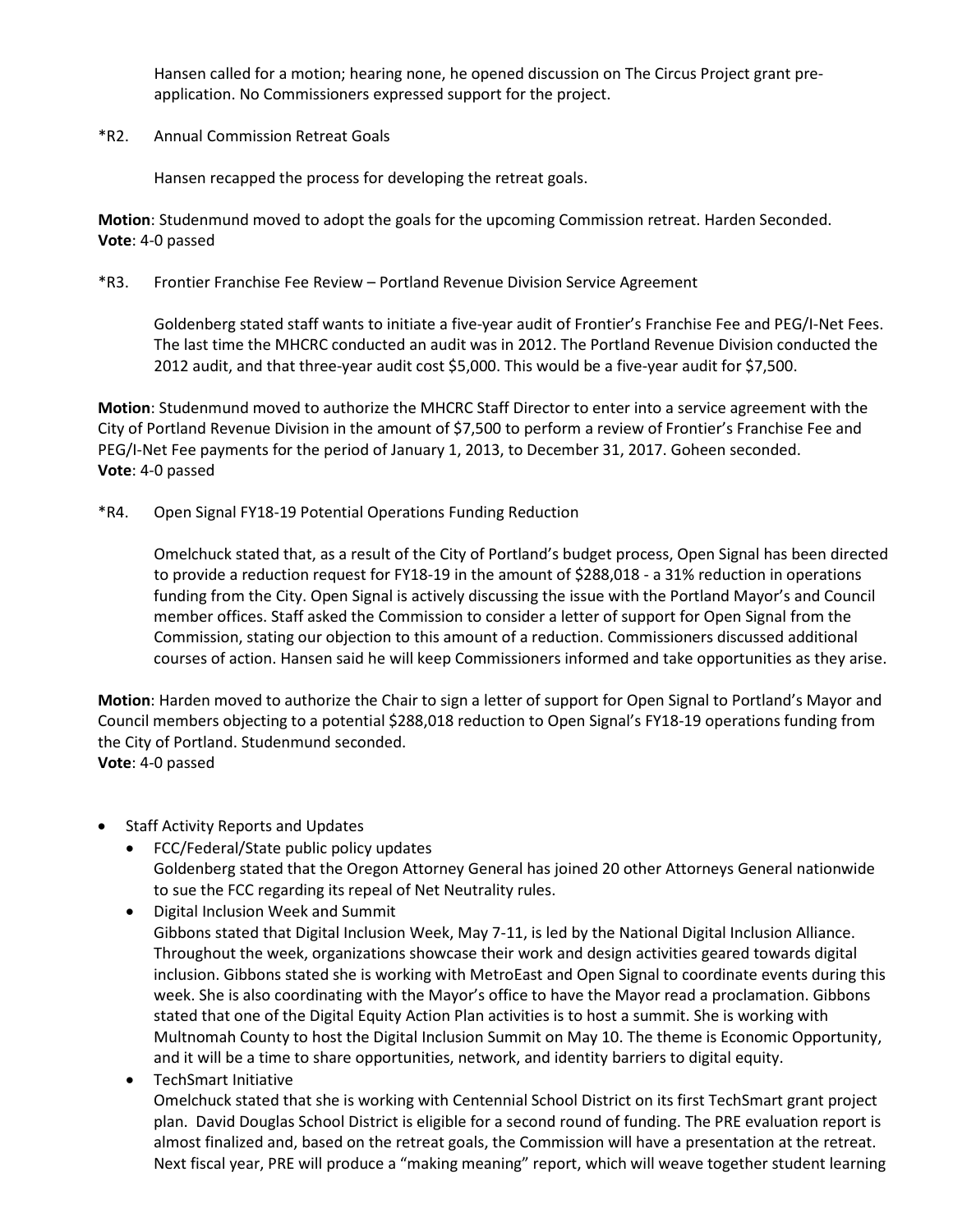data and longer-term data. In addition to PRE's evaluation report, staff would like to produce a more digestible report for a broader audience. Omelchuck is working to include funding in the FY18-19 budget for a video and other storytelling tools to include in the report.

- FY18-19 Budget Process/Information Omelchuck stated that the Commission is facing a possible 5% reduction from current service level funding from the City of Portland for FY18-19 budget. She is waiting on amounts from the City for internal services. Based on those, she will be able to determine whether the Finance Committee needs to discuss a reduction for the Commission's budget. Otherwise, she hopes to have a draft budget to the Finance Committee by the end of March. In response to a question from Harden, Omelchuck stated that operations funding from the City is different for the Commission and Open Signal. Open Signal's grant agreement is between Open Signal and the City and goes through the Portland Office for Community Technology, whereas the City's funding for MHCRC is a Special Appropriation under the IGA among the member jurisdictions.
- Community Media Grant Agreement Renewals Omelchuck stated that staff is in process to renew the Open Signal and MetroEast grant agreements. With regard to Open Signal, staff is working with Open Signal and Portland city staff on renewal terms. The MetroEast grant agreement is made between the Commission and MetroEast. In response to a question from Harden, Omelchuck stated that the Commission will consider a recommendation to Portland City Council for the Open Signal's operations funding agreement at the May Commission meeting, and will discuss MetroEast terms for agreement approval in June. In response to a question from Hansen, Omelchuck said specific engagement of the MHCRC appointees to the media center Boards will be discussed at the retreat.
- 2017 Year-End Complaint report Ellertson reviewed the 2017 Year-End Complaint report contained in the meeting packet. He noted the reduction in complaints from 2016, even though the volume was in line with prior years.
- Other CenturyLink and Comcast provided notice of their increase in cable tv package rates.
- Committee Reports
	- Finance Committee-Hansen appointed Goheen as Finance Committee chair until Thomas returns to town.
	- Grant Committee-None
	- Community Ascertainment Committee-None
	- Open Signal Board Appointee-None
	- MetroEast Board Appointee-None
- New business: Commissioner Open Comment

Goheen complimented Gibbons for the high-quality work on the Community Technology Grants and is appreciative of the time it takes to work with multiple applicants.

Meeting Schedule:

February 24 – Annual Planning Retreat March 19 – Open Signal April – Recess May 21 – MetroEast June 18 – Open Signal July/August – Recess

- Franchisee Activity Report
	- Comcast